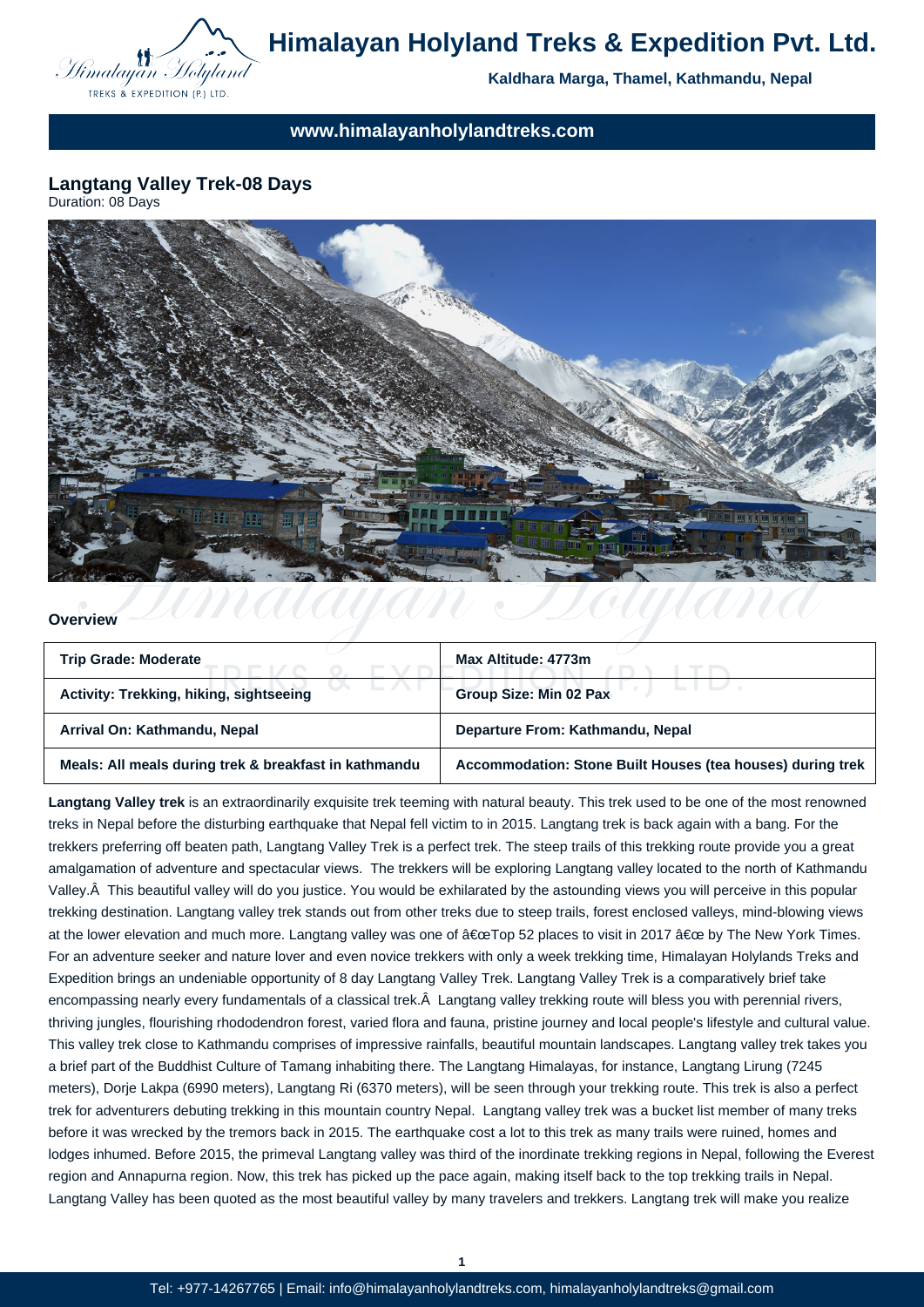

#### **Kaldhara Marga, Thamel, Kathmandu, Nepal**

#### **www.himalayanholylandtreks.com**

why. This whole trek can be experienced within 8 days, covering the highest altitude of 4773 meters This trek can be extended to include Gosaikunda, that way you will drop off Gosaikunda Lake Trek off your Bucket list. A This lake happens to be a sacred lake for Hinduism as well as Buddhism. Find out more about this short trek through Himalayan Holylands Treks and Expedition. **Highlights:** => Stunning alpine meadows, yak fallows, magnificent green forest.

- $\Rightarrow$  Kyangjin Ri â $\epsilon$ " finest vantage point for 360-degree views.
- $\Rightarrow$  Langtang National Park that homes the national bird of Nepal and many more
- => Diverse animals like Himalayan deer, monkeys, Red panda, Himalayan bear etcetera.
- => If high altitude is not a problem, witness amazing sunrise from Tserko Ri (5000 meters).
- => Buddhist Monastery Kyangjin Gompa
- => Heartening hospitality in the homestay and guest houses.
- => Thrilling suspension bridges, attractive stupas.
- => Scrumptious cheese of local yak.
- => Shorter trail with just as much to explore.

 **Langtang Valley Trek Difficulty:** Langtang Valley trek is not a difficult trek. It falls in the Moderate category when it comes to difficulty. This trek is easy when compared with the treks of Everest, Annapurna and Manaslu region. This trek is suitable for Regular and Novice trekker with moderate Fitness level. This trek can be taken as a solo trek as well, as it is neither in the restricted region nor too difficult for independent trekkers. However, we recommend you not to undertake a solo trek of you are among amateur or novice trekkers. To further decrease this trek difficulty, we recommend you to decide your trekking time acutely. Since this trek takes you to an altitude of over 4000 meters, you are probable to be inclined to Altitude Sickness. A This might make this trek difficult for you. Â So do pick up some of our tips to get yourself through it. Â **Advice against Altitude sickness are:**  $\Rightarrow$  Walk with constant pace slowly.

- => Keep yourself hydrated
- => Drink plenty of warm soup
- EXPEDITION (P)  $\Rightarrow$  Keep calm  $\hat{a} \in \hat{B}$  physically and mentally
- => Protein bar might come in handy. Make sure tag them along

 **Best time for Langtang Valley Trek:** To enjoy the Langtang Trek to its fullest, you must pick the perfect time. Only then, you would get all the vistas (thriving rhododendron, lush forests, smiling Himalayas ) with your safety in check. Here we will provide you pinpoint of this trek in different climatic season, then you can decide for yourself which season is the perfect season for you. Weather is a crucial attribute to check up upon earlier to travel. **Best season to trek:** The clear sky, pleasant weather, safe trekking routes are some of the factors that make Spring season and Autumn season the perfect time to go for a trek in Langtang valley. The weather conditions are pretty predictable and stable however, there might be slight fluctuations due to global warming. The steep trails are dry and risk-free. The picturesque views of Himalayas alongside the pleasant scent of flourishing rhododendron flowers make spring slightly even perfect time. The only problem might be as it's a peak season all the lodges, teahouses or homestay might be busy making it difficult to find accommodations. Â The autumn is perfect vivid views too. However, if you want to walk along blooming rhododendron forest, go for spring. Gist- Autumn and Spring are the best seasons. If sights of blooming rhododendron are equally important to you as panoramas of Himalayas, opt for Spring. **Other seasons and their highlights:** The steep trails of Langtang Valley Trek won't be safe during the time of rainfalls. So don't pick the summer/monsoon season for this or any other trek as much as possible. It will be too risky to walk in the trekking route during this season, plus the air is humid to further add to the difficulty. The winter season will have snow in high altitudes. You will have to carry heavy winter clothes if you decide to trek during winter. On the positive light though, the views of the Himalayas are pretty vivid during this time of the year. **Necessary permits** Trekking routes generally require permits for entry and exit. You have to get those from Nepal Tourism Board (NTB). All your necessary permits will be managed by Himalayan Holylands Treks and Expedition. If you are keen to know more about it, read below- TIMS standing for Trekkers Information Management System is s permit that you need for this or any other trekking route in Nepal. This helps in locating a trekker in case they are lost, or in case of tremors, very harsh weather etcetera. $\hat{A}$  The cost-  $\Rightarrow \hat{A}$  For independent trekkers- Rs. 2000 (green card)

 $\Rightarrow$   $\hat{A}$  For trekking traveling with the guide as a group - Rs. 1000 (blue card)

As mentioned before as well, permits will be handled by us or any other travel agency if you are trekking through them. **More about**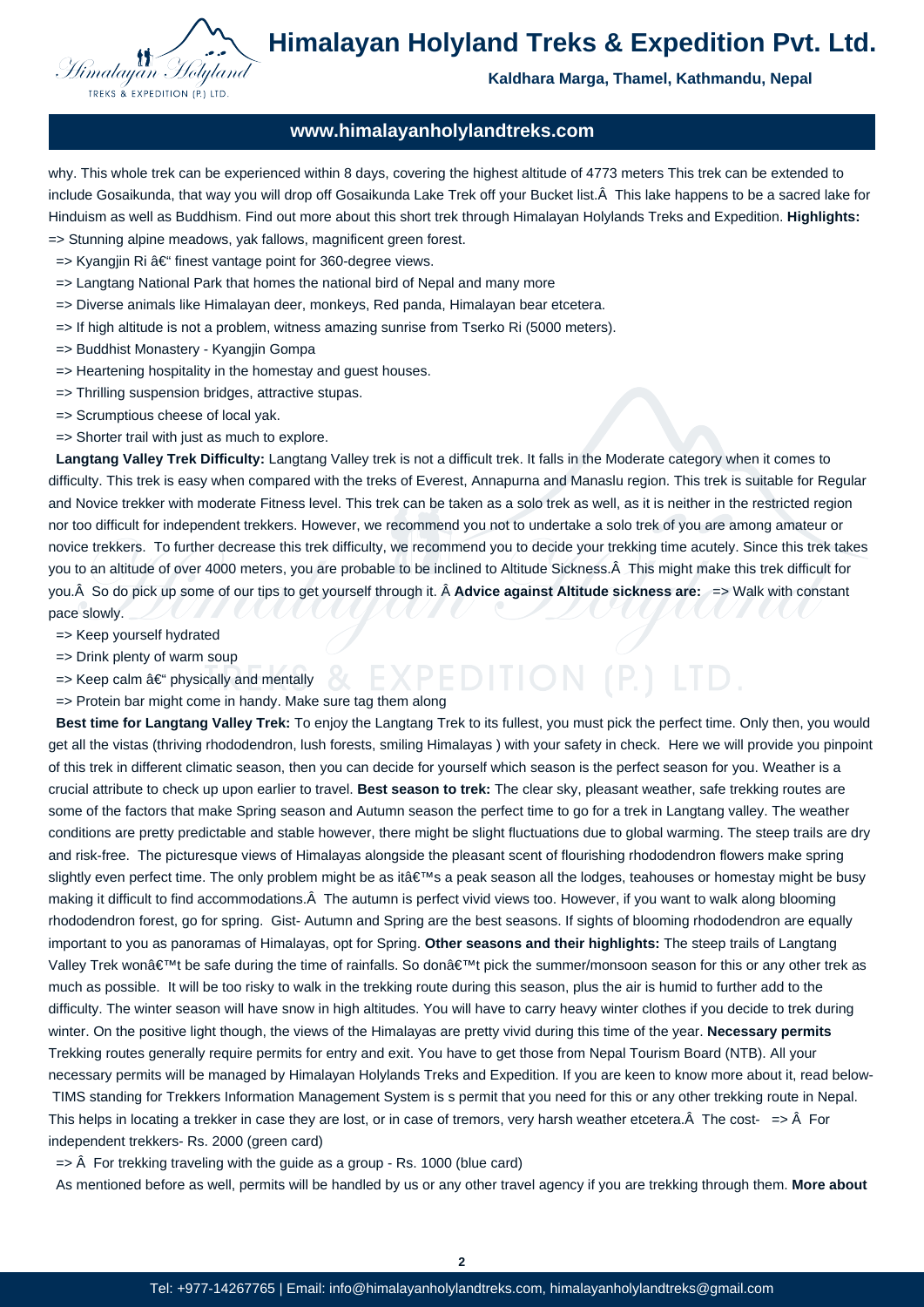

**Kaldhara Marga, Thamel, Kathmandu, Nepal**

### **www.himalayanholylandtreks.com**

**the Langtang Valley trek:** The Langtang Valley Trek holds an ability to become a cultural tour and nature wise apposite trek. This popular trekking destination was harshly affected by the earthquake, reducing the number of national as well as international trekkers in the years to come. After a lot of effort put on by the locals, this beautiful valley is once more being explored by many travel lovers. The spectacular views, convenient trekking time, the inhabitation of Tamang people practicing their pristine culture from ages, the magnificent heritage trail, the national park are some of the reasons why this trek should be in your bucket list too. We will begin this trek from the capital city of Nepal- Kathmandu. Sightseeing in Kathmandu is another plus of this trip. Following a scenic drive along a twisted road, and enjoying the terraced farmlands, diversity if the second largest National Park in Nepal, we will reach Syabru Besi. You will then hike to Lama Hotel across the beautiful Bhote Koshi. Maybe we will get lucky and see the rare Red Panda!!!

**TREKS & EXPE** 

 $\frac{1}{2}$ 

Himalayan

**3**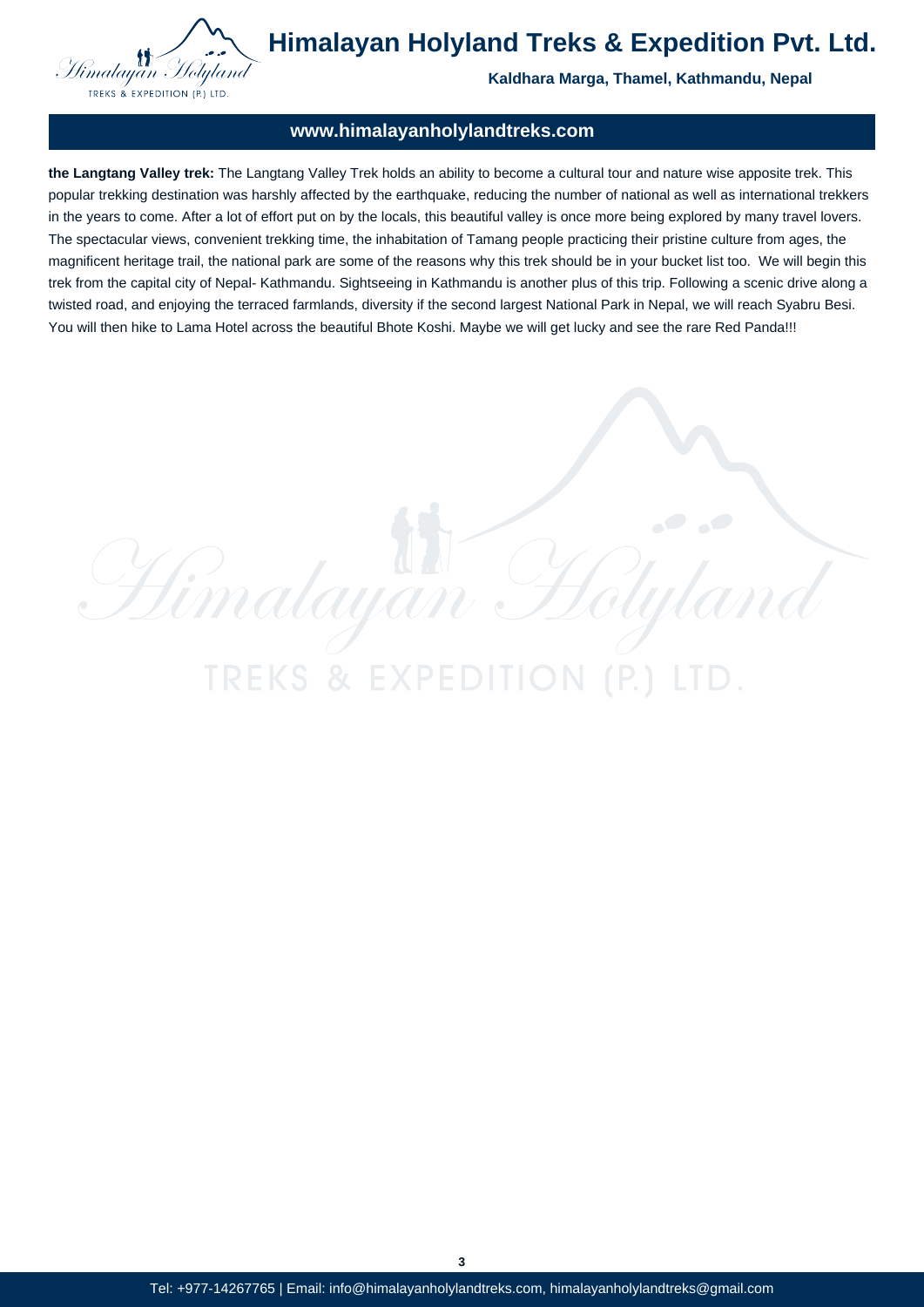

**Kaldhara Marga, Thamel, Kathmandu, Nepal**

### **www.himalayanholylandtreks.com**

#### **Itinerary**

#### **Day 01: Arrival at Tribhuwan International Airport (TIA) Kathmandu(1350m) & transfer to hotel.**

Our airport representative will welcome you and transfer to the hotel then explain the program further, collecting the necessary documents for the trek. Enjoy your overnight stay at the hotel. B/B basis.

#### **Day 02: Drive to Syabru Bensi (1462m) by jeep/bus, 7/8 hrs.**

Drive from Kathmandu to Syabru Bensi which takes about seven hours by bus. You head north out of Kathmandu driving through scenic foothills passing Kakani village which is also the viewpoint of Langtang Range and Ganesh Himal. While passing along the road at the bank of Trisuli River you catch a glimpse of Ganesh Himal, terraces and green hills. As you pass through Dhunche you feel as if you are heading towards deep land. The Langtang National Park starts from here and TIMS and permits are checked here. Lunch at Trishuli. Â Overnight at guesthouse. B/L/D

#### **Day 03: Trek to Lama Hotel (2500m) Duration: 5h30 hrs.**

Today, the first part of the trail crosses through Bhote Koshi and follows the Langtang Khola. This trail gradually climbs to Bamboo passing through the Landslide area and through the forest sometimes. Afterwards, your trek ascends gently to Ramche (2400meters) through Bamboo (1960meters) which lies at the bank of Langtang Khola. You can have lunch at this place if you like. And at the end, your trail is level to the Lama Hotel. On the way, you could see red pandas, monkeys and bears if you're lucky. Lunch at Bamboo. Overnight at guesthouse. B/L/D

# **Day 04: Trek to Langtang Village (3307m) Duration: 5 hrs**

The trail follows Riverside through the forest. Ghoda Tabela literally it means the Horse Stable. Then after we continue the trail towards Langtang which is slightly gradual and beautiful in the valley with the grazing Yaks. Langtang village is one of the very local and old villages along this trekking route and the view from here is more spectacular. This village is just on the lap of Langtang Lirung and there is a monastery and famous Yak Cheese Factory. Lunch at Thangshyap. Overnight at guesthouse. B/L/D

#### **Day 05: Langtang village to Kyanjinn Gompa (3798m), 3 hrs. & hike to Kyanjin Ri (4773m).**

The trail climbs gradually to Sindum and to Yamphu (3640m). Crossing the Laja Khola, there is a beautiful stupa just before crossing the bridge, then climbs a moraine to a viewpoint where you can see Kyanjing Gompa and the dramatic ice-fall flowing from Langtang Lirung. After lunch in Kyanjing Gompa, Â we go for hiking to Kyanjing Ri (4773m)from where we can see beautiful mountains like Dorge Lakpa, Langshisa, Gangchembu and then trek back to Kyanjing Gompa. This is also an old village with a very old monastery, the name of the village is also given from this monastery Kyanjing Gompa( Monastery) and just nearby the entrance of the village, we can see Yak Cheese Factory. Lunch at Kyanjin Gumpa. Overnight at guesthouse. B/L/D

#### **Day 06: Kyanjin Gompa - Lama Hotel (2500m) Duration: 5-6 hrs.**

Today we come back all the way downhill to Lama Hotel. We will see fantastic views of the towering mountain what you have missed on the way up. The lunch will be at Ghodatabela. Take your time to best enjoy nature and you are suggested to walk slowly. Overnight at guesthouse. B/L/D

#### **Day 07: Lama Hotel to Syabru Bensi (1462m) Duration: 5-6 hrs.**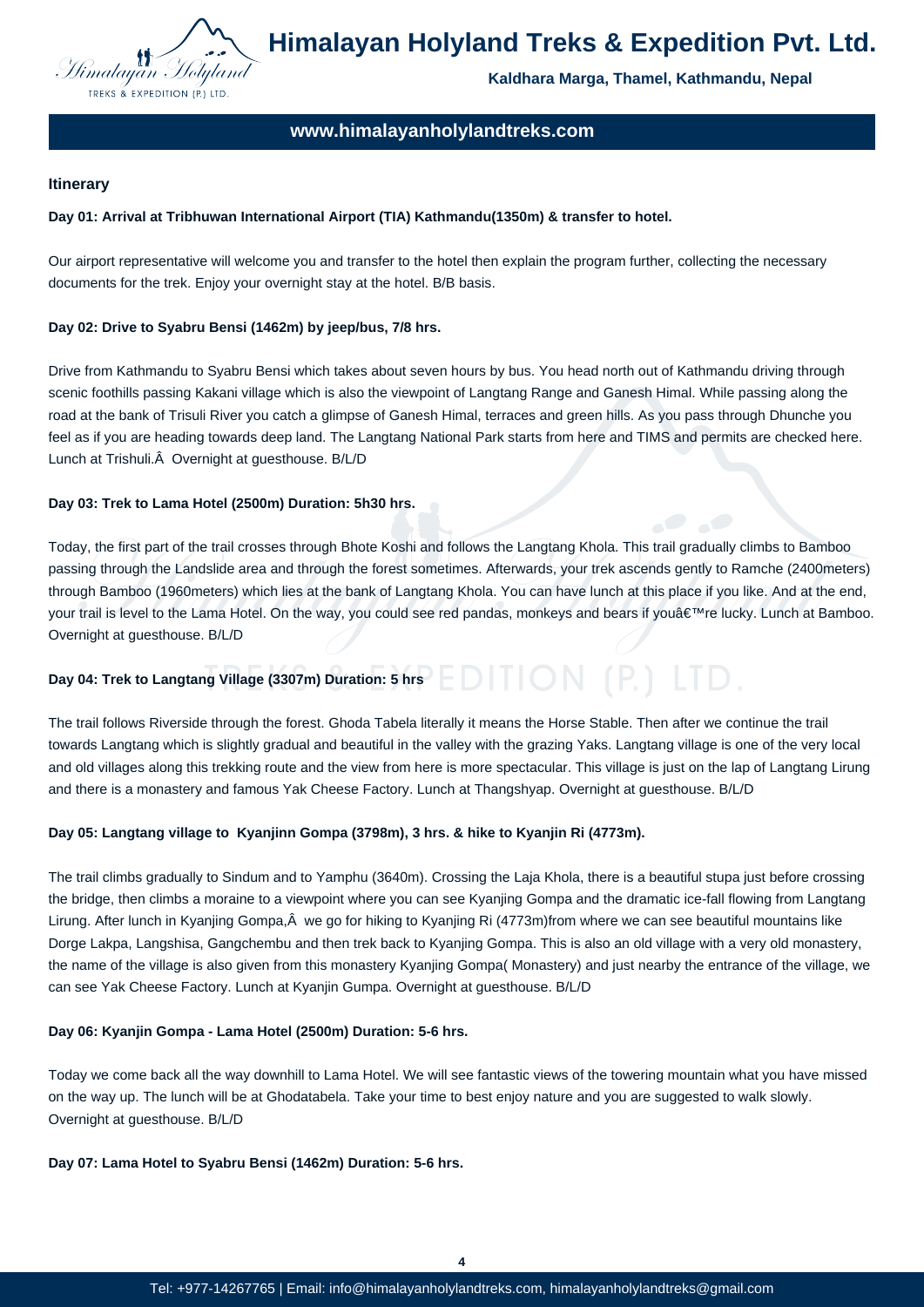

**Kaldhara Marga, Thamel, Kathmandu, Nepal**

Ufl

### **www.himalayanholylandtreks.com**

We trek down to Syabru Bensi passing through several villages behind and we take lunch at Bamboo or Pahiro. Overnight at Guesthouse. B/L/D

#### **Day 08: Syabru Bensi to Kathmandu(1350m), 7/8 hrs drive by jeep/bus.**

Scenic drive back to Kathmandu by public bus/jeep, 7/8 hrs. Lunch at Trishuli. Farewell dinner in Nepali restaurant and talk about the trek. Overnight at hotel. B/B basis.

Himalayan H **TREKS & EXPE** 

**5**